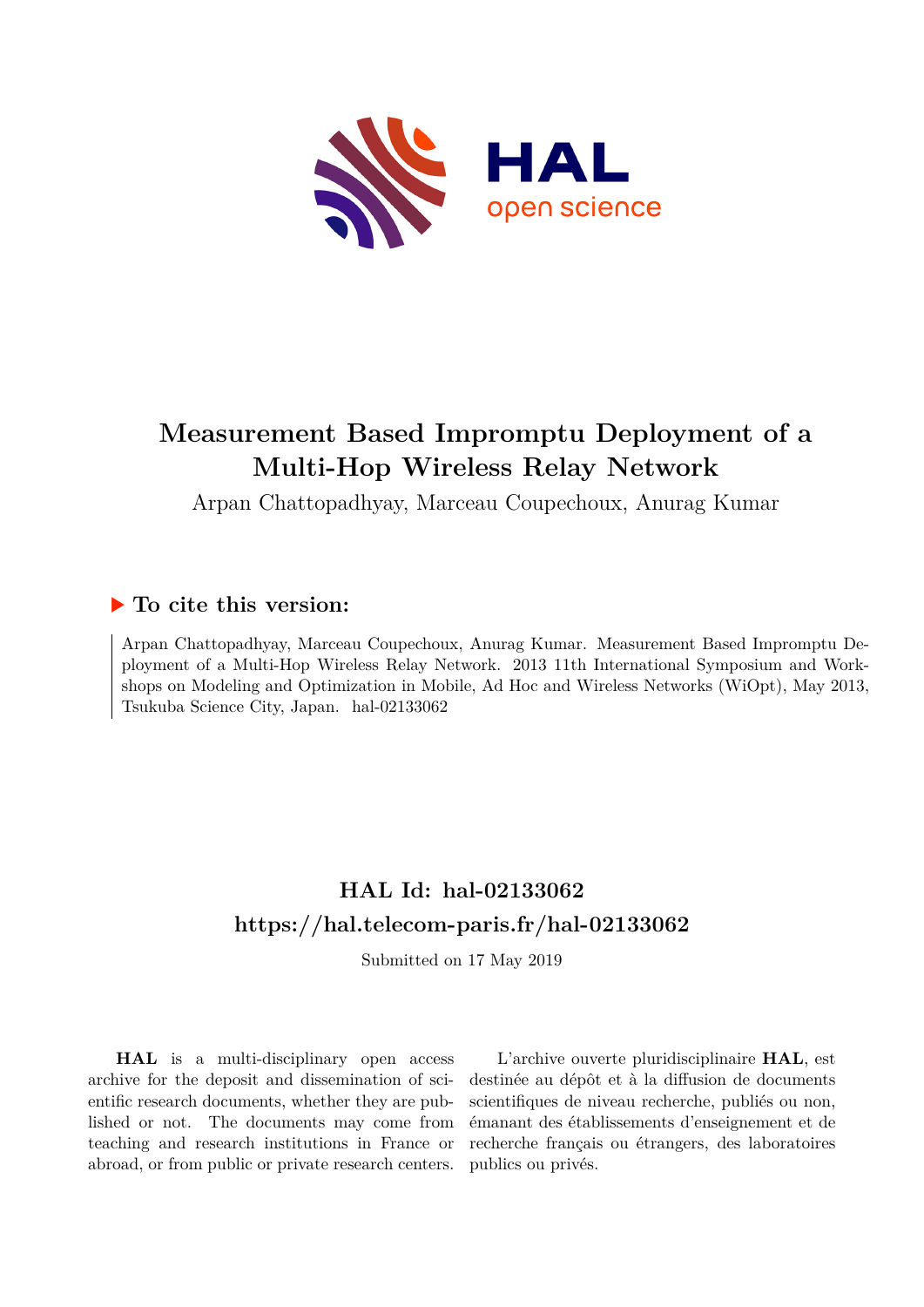# Measurement Based Impromptu Deployment of a Multi-Hop Wireless Relay Network

Arpan Chattopadhyay<sup>∗</sup>, Marceau Coupechoux<sup>†</sup>, and Anurag Kumar<sup>∗</sup>

<sup>∗</sup>Dept. of ECE, Indian Institute of Science Bangalore 560012, India arpanc.ju@gmail.com, anurag@ece.iisc.ernet.in

*Abstract*—We study the problem of optimal sequential ("asyou-go") deployment of wireless relay nodes, as a person walks along a line of random length (with a known distribution). The objective is to create an impromptu multihop wireless network for connecting a packet source to be placed at the end of the line with a sink node located at the starting point, to operate in the light traffic regime. In walking from the sink towards the source, at every step, measurements yield the transmit powers required to establish links to one or more previously placed nodes. Based on these measurements, at every step, a decision is made to place a relay node, the overall system objective being to minimize a linear combination of the expected sum power (or the expected maximum power) required to deliver a packet from the source to the sink node and the expected number of relay nodes deployed. For each of these two objectives, two different relay selection strategies are considered: (i) each relay communicates with the sink via its immediate previous relay, (ii) the communication path can skip some of the deployed relays. With appropriate modeling assumptions, we formulate each of these problems as a Markov decision process (MDP). We provide the optimal policy structures for all these cases, and provide illustrations of the policies and their performance, via numerical results, for some typical parameters.

#### I. INTRODUCTION

We consider the problem of "as-you-go" deployment of relay nodes along a line, between a sink node and a source node (see Figure 1), where the deployment operative starts from the sink node, places relay nodes along the line, and places the source node where the line ends. The problem is motivated by the need for impromptu deployment of wireless networks by "first responders," for situation monitoring in an emergency such as a building fire or a terrorist siege. Such problems can also arise when deploying wireless sensor networks in large difficult terrains (such as forests) where it is difficult to plan a deployment due to the unavailability of a precise map of the terrain, or when such networks need to be deployed and redeployed quickly and there is little time in between to plan, or in situations where the deployment needs to be stealthy (for example, when deploying sensor networks for detecting poachers or fugitives in a forest).

†Telecom ParisTech and CNRS LTCI Dept. Informatique et Réseaux 23, avenue d'Italie, 75013 Paris, France marceau.coupechoux@telecom-paristech.fr



Fig. 1. A line network with one source, one sink and three relays.

Motivated by the above larger problem, we consider the problem of as-you-go deployment along a line of unknown random length, L, whose distribution is known. The transmit power required to establish a link (of a certain minimum quality) between any two nodes is modeled by a random variable capturing the effect of path-loss and shadowing. There is a cost for placing a relay, and the communication cost of a deployment is measured as some function of the powers required to communicate over the links. We consider two performance measures: the sum-power and the max-power along the path from the source to the sink, under two different relay selection strategies: (i) each relay communicates with the sink via its immediate previous relay, (ii) the communication path can skip some of the deployed relays. Under certain assumptions on the distribution of  $L$ , and the powers required at the relays, we formulate each of the sequential placement problems as a total cost Markov decision process (MDP).

The optimal policies for various MDPs formulated in this paper turn out to be *threshold* policies; the decision to place a relay at a given location involves the power required to establish a link to one or more previous nodes, and the distance to one or more previous nodes (depending on the objective and the relay selection strategy). Our analysis and numerical work also suggest that allowing the possibility of skipping some of the deployed relays may result in a reduction in the total cost.

# *A. Related Work*

There has been increasing interest in the research community to explore the impromptu relay placement problem in recent years. Howard et al., in [1], provide heuristic algorithms for incremental deployment of sensors with the objective of covering the deployment area. Souryal et al., in [2], address the problem of impromptu deployment of static wireless networks with an extensive study of indoor RF link quality variation. However, there has been little effort to rigorously formulate the problem in order to derive optimal policies. Recently, Sinha et

This work was supported by the Indo-French Centre for the Promotion of Advanced Research (Project 4900-ITB), the Department of Electronics and Information Technology, via the Indo-US PC3 project, and the Department of Science and Technology (DST), via the J.C. Bose Fellowship.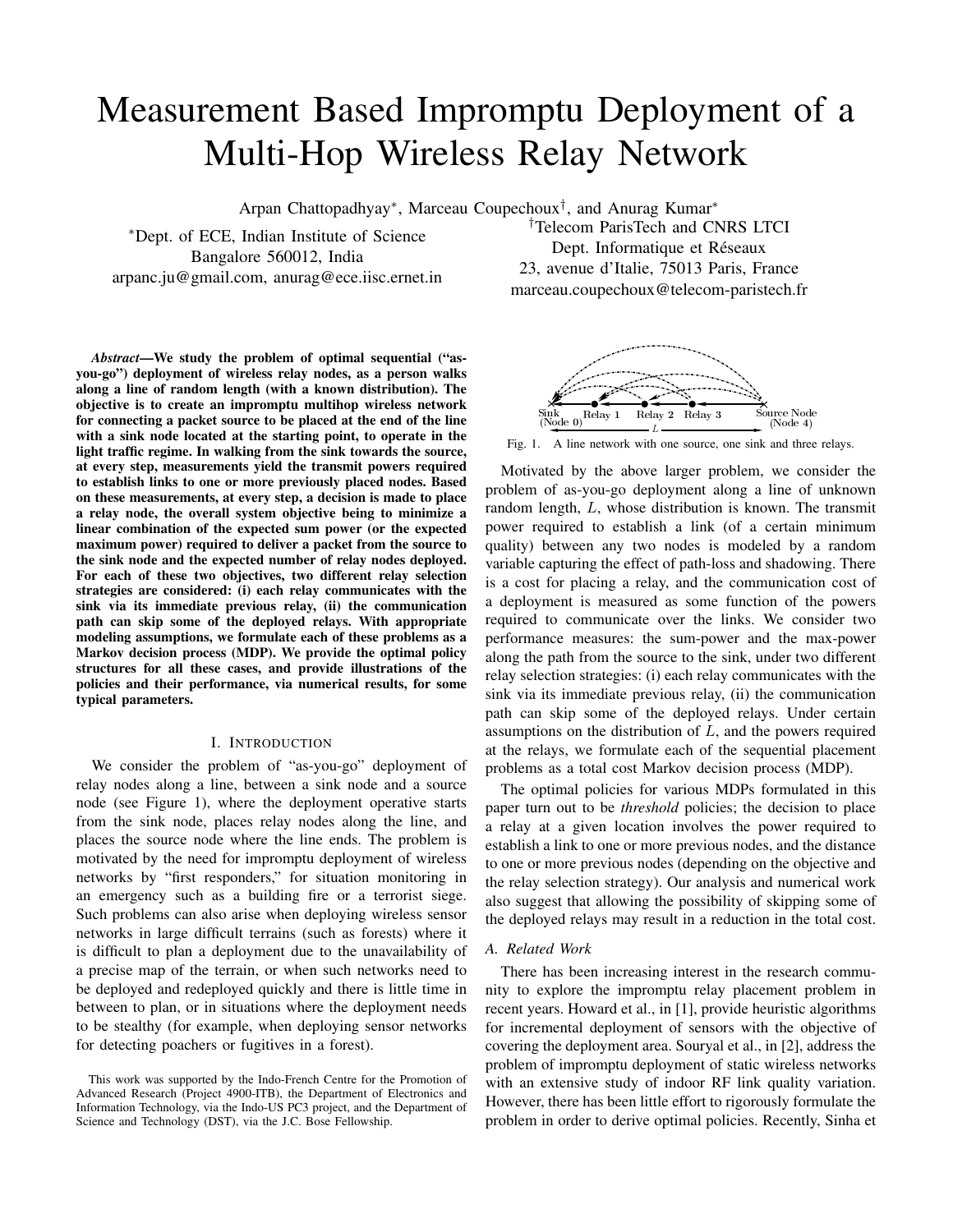al. ([3]) have provided an MDP formulation for establishing a multi-hop network between a destination and an unknown source location by placing relay nodes along a random lattice path. They assume a given deterministic mapping between power and link length, and do not consider the statistical variability (due to shadowing) of the transmit power required to maintain the link quality over links of a given length. We, however, consider such variability, and therefore bring in the idea of measurement based impromptu placement.<sup>1</sup>

#### *B. Organization*

The system model and notation are discussed in Section II. In Section III, the problem of sequential relay placement (for the sum power and max power objectives) is addressed, under the assumption that a packet originating from the source makes a hop-by-hop traversal through all relay nodes. In Section IV, we address the same problems as in Section III, but we relax the restriction that the links of the path from the source to the sink must be between adjacent deployed relays. We conclude in Section V.

# II. SYSTEM MODEL AND NOTATION

## *A. Length of the Line*

The length  $L$  of the line is a priori unknown, but there is prior information (e.g., the mean length  $L$ ) that leads us to model L as a geometrically distributed number of steps.<sup>2</sup> The step length  $\delta$  (whose values will typically be several meters, e.g., 2 meters in our numerical work) and the mean length of the line,  $\overline{L}$ , can be used to obtain the parameter of the geometric distribution, i.e., the probability  $\theta$  that the line ends at the next step. In the problem formulation, we assume  $\delta = 1$  for simplicity. All distances are assumed to be integer multiples of  $\delta$ .

#### *B. Deployment Process and Some Notation*

As the person walks along the line, at each step he measures the link quality from the current location to one or more than one previous node and accordingly decides whether to place a relay at the current location or not. After the deployment process is complete (at the end of the line where the source is placed), we denote the number of deployed relays by  $N$ , which is a random number, with the randomness coming from the randomness in the link qualities and in the length of the line. As shown in Figure 1, the sink is called Node 0, the relay closest to the sink is called Node 1, and finally the source is called Node  $(N + 1)$ . The link whose transmitter is Node i and receiver is Node j is called link  $(i, j)$ . A generic link is denoted by e.

#### *C. Traffic Model*

We consider a traffic model where the traffic is so low that there is only one packet in the network at a time; we call this the "lone packet model." As a consequence of this assumption, (i) the transmit power required over each link depends only on the propagation loss over that link, as there are no simultaneous transmissions to cause interference, and (ii) the transmission delay over each link is easily calculated, as there are no simultaneous transmitters to contend with. This permits us to easily write down the communication cost on a path over the deployed relays.

It was shown in [5] that a network operating under CSMA/CA medium access, and designed for carrying any positive traffic, with some QoS (in terms of the packet delivery probability), must necessarily be able to provide the desired QoS to lone packet traffic. As-you-go deployment of wireless networks while meeting QoS objectives for specific positive packet arrival rates is a topic of our ongoing research.

# *D. Channel Model*

For our network performance objective (see Section II-E), we need the transmit power required to sustain a certain quality of communication over a link. In order to model this required power, we consider the usual aspects of path-loss, shadowing, and fading. A link is considered to be in *outage* if the received signal strength drops below  $P_{rcv-min}$  (due to fading) (e.g., below -88 dBm). The transmit power that we use is such that the probability of outage is less than a small value (say 5%). For a generic link of length r, we denote by  $\Gamma_r$  the transmit power required; due to shadowing, this is modeled as a random variable. Since practical radios can only be set to transmit at a finite set of power levels, the random variable  $\Gamma_r$  takes values from a discrete set, S. The distribution function of  $\Gamma_r$  is denoted by  $G_r(\cdot)$ , and the probability mass function (p.m.f.) by  $g(r, \cdot)$ , i.e.,  $g(r, \gamma) := P(\Gamma_r = \gamma)$  for all  $\gamma \in S$ ;  $g(r, \gamma)$  is the probability that at least the transmit power level  $\gamma$  is required to establish a link of length  $r$ . Since the required transmit power increases with distance, we assume that  $\{G_r\}_{r=1,2,\dots}$ is a sequence of distributions *stochastically increasing* (for definition, see [6]) in  $r$ . We also need to talk about a specific link, say e; we will denote the transmit power required for this link by  $\Gamma^{(e)}$ . We assume that the powers required to establish any two different links in the network are independent, i.e.,  $\Gamma^{(e_1)}$  is independent of  $\Gamma^{(e_2)}$  for  $e_1 \neq e_2$ . Spatially correlated shadowing will be considered in our future work.

## *E. Deployment Objective*

In this paper, we do not consider the possibility of another person following behind, who can learn from the measurements and actions of the first person, thereby supplementing the actions of the preceding individual. Our objective is to design relay placement policies so as to minimize the sum of the expected sum power/ maximum power (to deliver a packet from the source node to the sink node) and the expected cost of placing the relays (the expected number of relays multiplied by the relay cost,  $\xi$ ). By a standard constraint relaxation, this problem also arises from the problem of minimizing the expected sum/ max power, subject to a constraint on the mean number of relays. Such a constraint can be justified if we consider relay deployment for multiple source-sink pairs over several different lines of mean length L, given a large pool of

<sup>&</sup>lt;sup>1</sup>See [4], the detailed version of this paper, for additional references.

<sup>&</sup>lt;sup>2</sup>The geometric distribution is the maximum entropy discrete probability mass function with a given mean. Thus, by using the geometric distribution, we are leaving the length of the line as uncertain as we can, given the prior knowledge of  $\overline{L}$  and the step length  $\delta$ .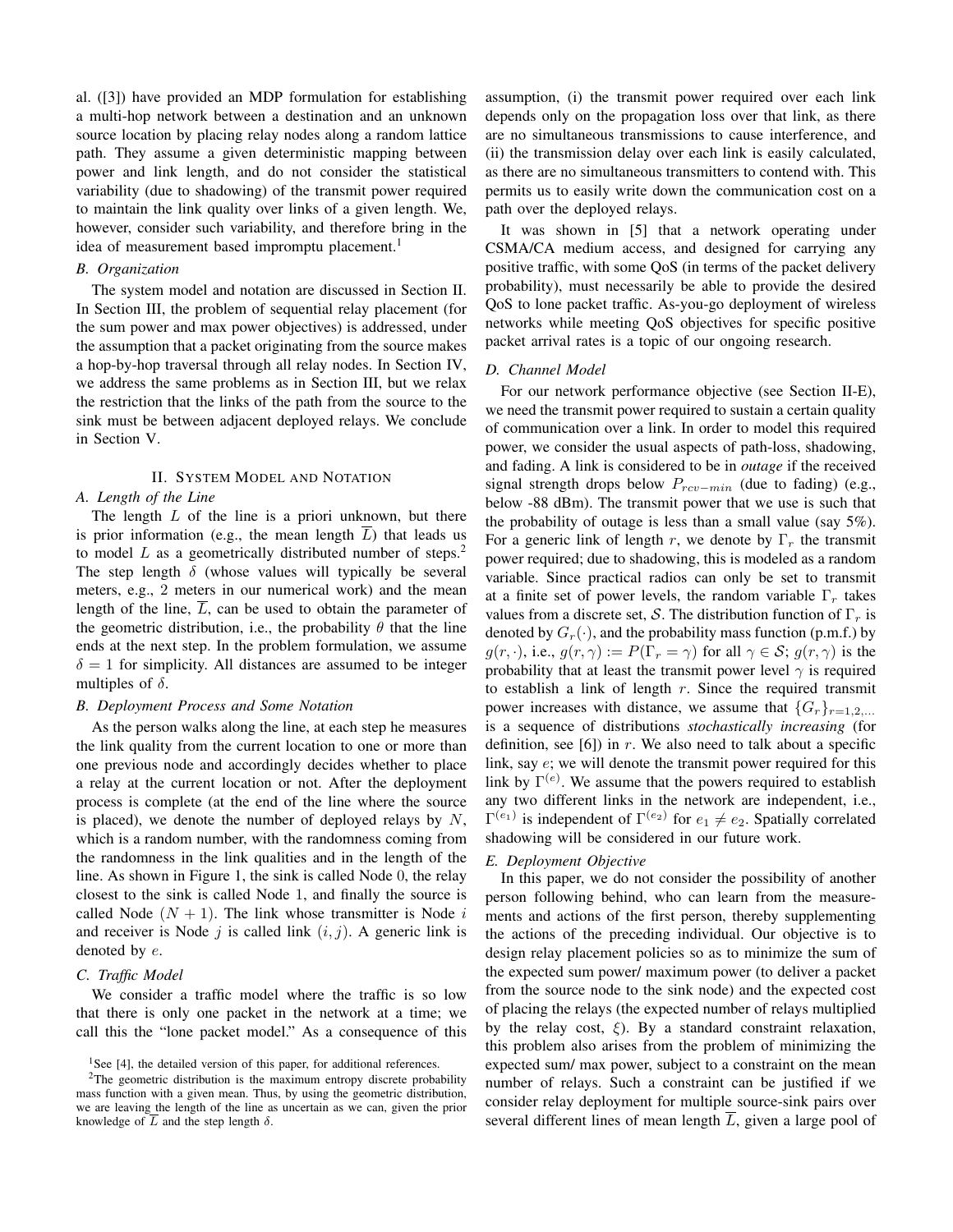relays, and we are only interested in keeping small the total number of relays over all these deployments.

The max-power objective is useful in a typical sensor network setting, since, to maximize network lifetime, each relay must use as little power as possible. The sum-power objective may be useful in a scenario where a mobile station (MS) tries to establish a *multihop* connection to a base station (BS) at an unknown distance by sequentially selecting relays from a continuum of nodes on the line joining the MS to the BS, but the MS has to pay a certain price to use each relay (see [4]). The sum power objective is also interesting in the context of global energy saving. Note that, our formulation is applicable if a relay can be set to a low power state except when it has to receive or transmit, so that the power consumptions in the transmit and the receive modes govern the lifetime.

#### *F. Routing over the Deployed Relays*

After node deployment, the routes could be constrained so as to allow transmissions only between adjacent nodes, i.e., the routes use solely the links represented by the solid lines in Figure 1; we consider this problem in Section III. However, after deployment, it may turn out that it is better that the route from the source to the sink skips some relays (e.g., in Figure 1, if the channel between the source node and relay 2 is very good, it could be better to directly transmit from the source node to relay 2 without using relay 3). Hence, while formulating the problem, it would be beneficial to permit the possibility that some of the dotted links in Figure 1 can be used after deployment; this problem is solved in Section IV.

#### III. RELAYING VIA ADJACENT PREVIOUS NODE ONLY

In this section we allow relaying from the source to the sink only by each relay passing the packet to the immediate previous relay, in the order of deployment.

# *A. Sum-Power Objective*

*1) Problem Formulation:* We formulate this problem as an MDP with state  $(r, \gamma)$ , where r is the distance of the current location from the previous node and and  $\gamma$  is the transmit power required to establish a link to the previous node from the current location. Based on  $(r, \gamma)$  a decision is made whether to place a relay at the current position or not. 0 denotes the state at the beginning of the process (at the sink node). When the source is placed, the process terminates and the system enters and stays forever at a state e. The action space is {*place*, *do not place*}. The randomness comes from the random length L and the randomness in  $\Gamma^{(e)}$ .

The problem we seek to solve here is:

$$
\min_{\pi \in \Pi} \mathbb{E}_{\pi} \bigg( \sum_{i=1}^{N+1} \Gamma^{(i, i-1)} + \xi N \bigg) \tag{1}
$$

where  $\Pi$  is the set of all stationary deterministic Markov placement policies. Here we have countable state space and finite action space. The single-stage costs are nonnegative. Hence, based on the theory in [7], we can concentrate only on stationary deterministic Markov policies.

Solving (1) also helps in solving the following constrained problem (see [8]):

$$
\min_{\pi \in \Pi} \mathbb{E}_{\pi} \bigg( \sum_{i=1}^{N+1} \Gamma^{(i, i-1)} \bigg) \text{ such that } \mathbb{E}_{\pi} N \le M, \tag{2}
$$

where M represents the constraint on the mean number of deployed relays. In this paper, however, we consider only the unconstrained problem.

If the state is  $(r, \gamma)$  and a relay is placed, the relay cost  $\xi$ and the power cost  $\gamma$  is incurred at that step. We do not count the price of the source node, but include the power used by the source in our cost. *No cost is incurred if we do not place a relay at a certain location.* Note that, in this problem, 0 also denotes the state immediately after placing a relay, since the process regenerates whenever a relay is placed (this follows from the memoryless property of geometric distribution and the independence of  $\Gamma^{(i,j)}$  and  $\Gamma^{(k,l)}$  for  $(i,j) \neq (k,l)$ ). Let us define  $J_{\xi}(r, \gamma)$  and  $J_{\xi}(0)$  to be the optimal expected costto-go starting from state  $(r, \gamma)$  and state 0 respectively.

*2) Bellman Equation:* By Proposition 3.1.1 of [7],  $J_{\xi}(\cdot)$ satisfies the following Bellman equation, where  $c_p$  and  $c_{np}$ are the cost of placing a relay and the cost of not placing a relay at the state  $(r, \gamma)$ , respectively:

$$
J_{\xi}(r,\gamma) = \min\left\{\frac{c_p}{\xi + \gamma + J_{\xi}(0)},\right.
$$

$$
\widehat{\theta \mathbb{E}(\Gamma_{r+1}) + (1-\theta)\mathbb{E}J_{\xi}(r+1,\Gamma_{r+1})}\right\}
$$

$$
J_{\xi}(0) = \theta \mathbb{E}(\Gamma_1) + (1-\theta)\mathbb{E}J_{\xi}(1,\Gamma_1) \tag{3}
$$

If the current state is  $(r, \gamma)$  and the line has not ended yet, we can take either of the two actions. If we place a relay, a cost  $(\xi + \gamma)$  is incurred; another cost  $J_{\xi}(\mathbf{0})$  is also incurred since the decision process regenerates at that point. If we do not place a relay, the line will end with probability  $\theta$  in the next step, in which case a cost  $\mathbb{E}(\Gamma_{r+1})$  will be incurred. If the line does not end in the next step, the next state will be  $(r + 1, \gamma')$  where  $\gamma' \sim G_{r+1}$  and a mean cost of  $\mathbb{E}J_{\xi}(r +$  $(1, \Gamma_{r+1}) = \sum_{\gamma} g(r+1, \gamma) J_{\xi}(r+1, \gamma)$  will be incurred. Note that it is never optimal to place a relay at state 0. If it were so, then we would have placed infinitely many relays at the sink, leading to infinite relay cost. But if we place one relay at each step until the line ends, the expected cost will be less than  $(\frac{1}{\theta} + 1)(\xi + \mathbb{E}(\Gamma_1)) < \infty$ .

*3) Value Iteration:* The value iteration for (1) is given by:  $J_{\xi}^{(k+1)}(0) = \theta \mathbb{E}(\Gamma_1) + (1-\theta) \mathbb{E} J_{\xi}^{(k)}(1,\Gamma_1)$  $J_{\xi}^{(k+1)}(r,\gamma) = \min \left\{ \xi + \gamma + J_{\xi}^{(k)}(\mathbf{0}), \theta \mathbb{E}(\Gamma_{r+1}) \right\}$ 

$$
y = \min \left\{ s + t + s_{\xi} \quad (6), \, s \ge (r+1) \right\}
$$
  
+ 
$$
(1 - \theta) \mathbb{E} J_{\xi}^{(k)}(r+1, \Gamma_{r+1})
$$
 (4)

with  $J_{\epsilon}^{(0)}$  $J_{\xi}^{(0)}(r,\gamma) = 0$  for all  $r, \gamma$  and  $J_{\xi}^{(0)}$  $\zeta^{(0)}(0)=0.$ 

*Lemma 1:* The value iteration (4) provides a nondecreasing sequence of iterates that converges to the optimal value func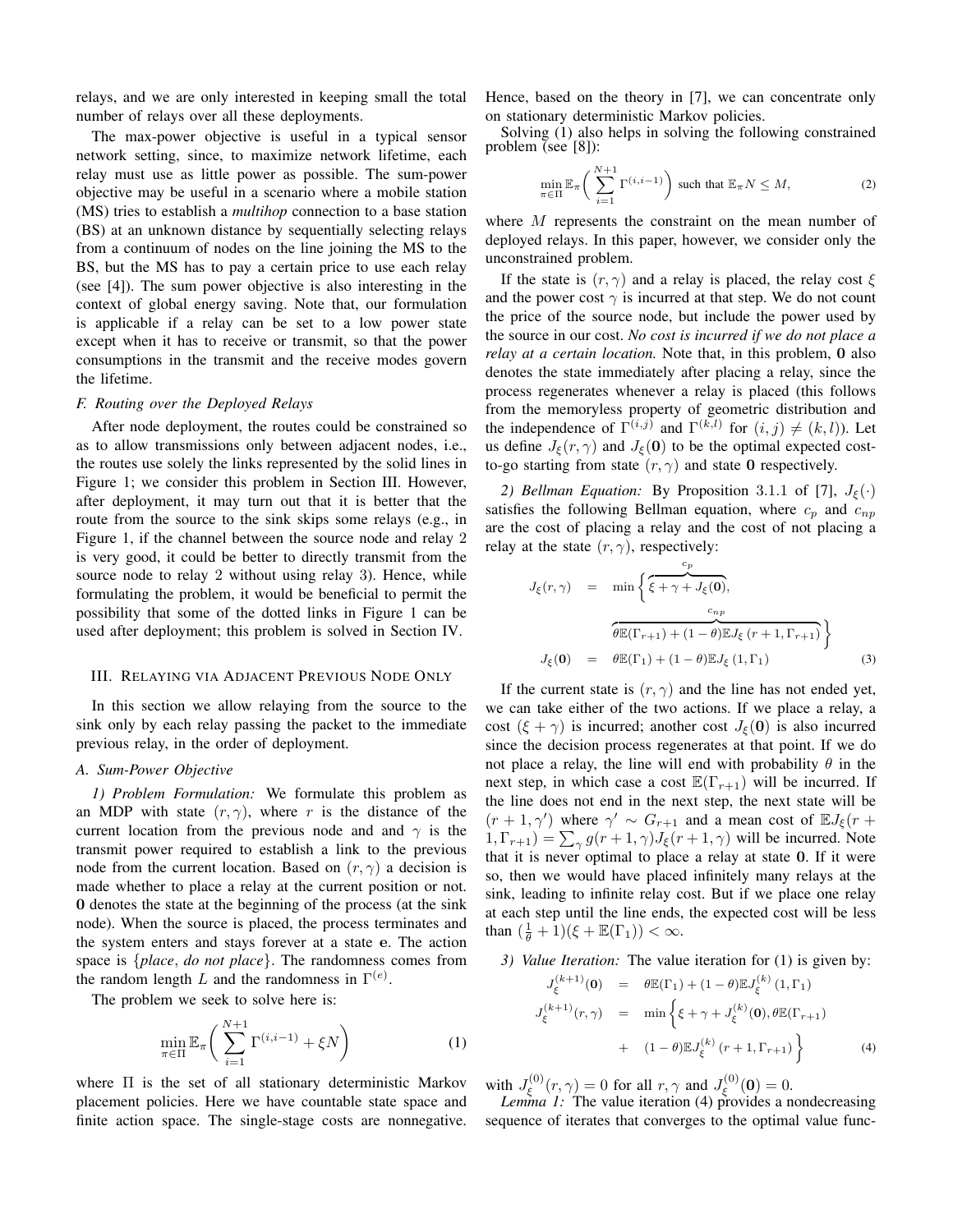tion, i.e.,  $J_{\varepsilon}^{(k)}$  $J_{\xi}^{(k)}(r,\gamma) \uparrow J_{\xi}(r,\gamma)$  for all  $r,\gamma$ , and  $J_{\xi}^{(k)}$  $\zeta^{(\kappa)}_\xi(\mathbf{0})\uparrow J_\xi(\mathbf{0})$ as  $k \uparrow \infty$ .

*Proof:* The proofs of all lemmas and theorems of this paper are available in [4].

*4) Policy Structure:*

*Lemma 2:*  $J_{\xi}(r, \gamma)$  is concave, increasing in  $\gamma$  and  $\xi$  and also increasing in r.  $J_{\xi}(\mathbf{0})$  is concave, increasing in  $\xi$ .  $\square$ 

*Theorem 1: Policy Structure:* The optimal policy for Problem (1) is a threshold policy with a threshold  $\gamma_{th}(r)$  increasing in r such that at a state  $(r, \gamma)$  it is optimal to place a relay if and only if  $\gamma \leq \gamma_{th}(r)$ . This corresponds to the condition  $c_p \leq c_{np}.$ 

*Remark 1:* If  $\gamma = \gamma_{th}(r)$ , either action is optimal.

*Discussion of the Policy Structure:* We do not place at an r if the required power is too high, as one might expect to get a better channel if one takes another step. For each  $r$ , there is a threshold on  $\gamma$  below which we place. This threshold increases with r since  $G_r(\cdot)$  is stochastically increasing in r.

Note that the optimal policy in Theorem 1 can also be stated as follows: place a relay if and only if  $r \leq r_{th}(\gamma)$  (i.e.,  $c_p \leq$  $c_{np}$ ) where  $r_{th}(\gamma)$  is some threshold on r, increasing in  $\gamma$ .

*5) Computation of the Optimal Policy:* Let us write  $V_{\xi}(r) := \mathbb{E}J_{\xi}(r,\Gamma_r)$ , i.e.,  $V_{\xi}(r) := \sum_{\gamma} g(r,\gamma)J_{\xi}(r,\gamma)$  for all  $r \in \{1, 2, 3, \dots\}$ , and  $V_{\xi}(\mathbf{0}) := J_{\xi}(\mathbf{0})$ . Also, for each stage  $k \geq 0$  of the value iteration (4), define  $V_{\epsilon}^{(k)}$  $\zeta^{(\kappa)}(\mathbf{r}) \; := \;$  $\mathbb{E} J_\varepsilon^{(k)}$  $\zeta_{\xi}^{(k)}(r,\Gamma_{r})$  and  $V_{\xi}^{(k)}$  $\zeta^{(k)}_\xi(\mathbf{0}) := J^{(k)}_\xi$  $\zeta^{(\kappa)}(0).$ 

Observe that from the value iteration  $(4)$ , we obtain:

$$
V_{\xi}^{(k+1)}(r) = \sum_{\gamma} g(r, \gamma) \min \left\{ \xi + \gamma + V_{\xi}^{(k)}(0), \right\}
$$

$$
\theta \mathbb{E}(\Gamma_{r+1}) + (1 - \theta) V_{\xi}^{(k)}(r+1) \right\}
$$

$$
V_{\xi}^{(k+1)}(0) = \theta \mathbb{E}(\Gamma_{1}) + (1 - \theta) V_{\xi}^{(k)}(1) \tag{7}
$$

Since  $J_{\varepsilon}^{(k)}$  $J_{\xi}^{(k)}(r,\gamma) \uparrow J_{\xi}(r,\gamma)$  for each  $r, \gamma$  and  $J_{\xi}^{(k)}$  $\zeta^{(\kappa)}(\mathbf{0})$   $\uparrow$  $J_{\xi}(\mathbf{0})$  as  $k \uparrow \infty$ , we can argue that  $V_{\xi}^{(k)}$  $\zeta_\xi^{(k)}(r)\uparrow\mathbb{E}J_\xi(r,\Gamma(r))$ for all  $r \in \{1, 2, 3, \dots\}$  (by Monotone Convergence Theorem) and  $V_{\epsilon}^{(k)}$  $U_{\xi}^{(k)}(0) \uparrow J_{\xi}(0)$ . Thus,  $V_{\xi}^{(k)}$  $V_{\xi}^{(k)}(r) \uparrow V_{\xi}(r)$  and  $V_{\xi}^{(k)}$  $\zeta^{(\kappa)}(\mathbf{0})\uparrow$  $V_{\xi}(\mathbf{0})$ . Hence, by the function iteration (7), we obtain  $V_{\xi}(\mathbf{0})$ and  $V_{\xi}(r)$  for all  $r \geq 1$ . Then, from (3), we can compute  $\gamma_{th}(r)$ . Thus, for this iteration, we simply need to keep track of  $V_{\epsilon}^{(k)}$  $\zeta_{\xi}^{(k)}(r)$  instead of  $J_{\xi}^{(k)}$  $\zeta_{\xi}^{(\kappa)}(r,\gamma)$  for each  $r, \gamma$ .

*6) A Numerical Example:* We take  $\delta = 2$  meters and  $\theta = 0.025$ , (i.e.,  $\overline{L} = 40$  steps, or 80 meters), and  $S =$  $\{-25, -20, -15, -10, -5, 0, 3\}$  in dBm. Using a standard model, with transmit power  $P_T$  (mW), the received power (in mW) at a distance  $r$  from the transmitter is given by  $P_T \alpha(\frac{r}{r_0})^{-\eta} H 10^{-\frac{\nu}{10}}$  where  $\alpha$  is a constant and  $r_0$  is a reference distance. H models Rayleigh fading, and is exponentially distributed with mean 1.  $\nu$  is assumed to be distributed as  $\mathcal{N}(0, \sigma^2)$  with  $\sigma = 8$  dB; i.e., we have log-normal shadowing. The shadowing is assumed to be independent from link to link. For a commercial implementation of the PHY/MAC of IEEE 802.15.4 (a popular wireless sensor networking stan-



Fig. 2. Relaying only via last placed relay:  $\gamma_{th}(r)$  vs. r, for various relay costs, ξ, for the numerical example described in Section III-A6.

dard), −88 dBm received power corresponds to a 2% packet loss probability for 140 byte packets. Taking −88 dBm to be the minimum acceptable received power, we set the target received power (averaged over fading) to be  $\psi = 10^{-7.5}$  mW (i.e., −75 dBm), which (under Rayleigh fading) yields an "outage" probability of 5%. Hence, the transmit power required to establish the link is:

$$
P_{req} = \frac{\psi}{10^{-\frac{\nu}{10}} \alpha} \left(\frac{r}{r_0}\right)^{\eta} \tag{8}
$$

Now, since the set  $S$  is bounded, at large distance the required power to achieve  $\psi$  will exceed 2 mW (i.e., 3 dBm) with high probability. To tackle this problem, *we modify the problem formulation by requiring that a relay is placed when*  $r = 10$ *(in steps).* For  $1 \le r \le 10$  (in steps), we obtain  $\Gamma_r$  from (8) and using the next higher power level in  $S$ . For example, if the required transmit power to establish the link is in  $(-5, 0]$ dBm, then we say that the power requirement is 0 dBm for that link. But, if the power requirement is more than 3 dBm, then we say that the required power is 3 dBm. It is easy to see that the distribution  $G_r(\cdot)$  of  $\Gamma_r$  obtained in this fashion is stochastically increasing  $3$  in r. For the numerical work, we assume that  $\eta = 2.5$ ,  $\frac{\alpha}{\alpha}$  $\frac{\alpha}{r_0^{-\eta}} = 10^{-3}/m^{-2.5}$  (-30 dB). With these parameters, the probability of the transmit power required to achieve a target received power  $\psi = -75$  dBm (averaged over fading) for a link of length 10 steps (20 meters) exceeding 3 dBm (the maximum transmit power) will be less than 2.65%, and it will be even less for links having smaller length. Clearly, there is a positive probability of deployment failure; we will quantify this later in Section III-A7.

Figure 2 shows the variation of  $\gamma_{th}(r)$  with r and  $\xi$ . Here the unit of  $\xi$  is mW/relay, so that the unit of  $J_{\xi}(\mathbf{0})$  is also mW. We see from Figure 2 that, for  $\xi = 0.001$ , if  $r = 8$  meters, and the required power is −20 dBm or below, then a relay should be placed at this point. Also, note that  $-25$  dBm is the smallest possible transmit power level, and for  $\xi = 0.001$  we will never place a relay at  $r = 2$  meters since there  $\gamma_{th}(r)$  is 0 mW ( $-\infty$  dBm). Figure 2 shows that  $\gamma_{th}(r)$  is decreasing in  $\xi$  for each r. All it says is that as the price of a relay,  $\xi$ , increases, we will place the relays less frequently.

<sup>&</sup>lt;sup>3</sup>The results asserted for the formulation in Section III-A, e.g., threshold structure of the optimal policy, hold for this variation as well. The only change will be that at  $r = 10$  steps the only feasible action is to place the relay. We can use similar iterations as (4) and (7) to compute the optimal policy.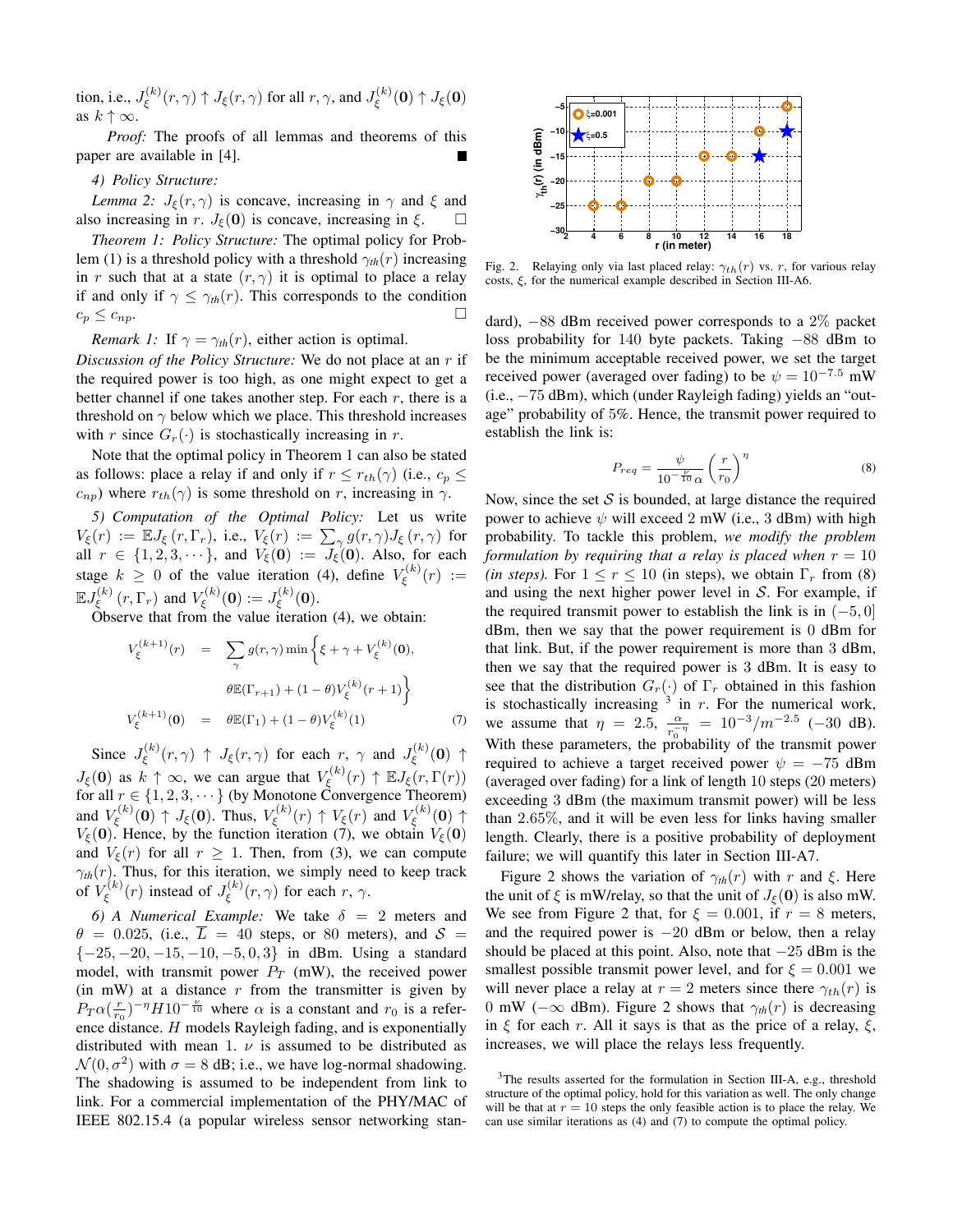$$
J_{\xi}(r,\gamma,\gamma_{max}) = \min\left\{\xi + \theta \mathbb{E} \max\{\gamma,\gamma_{max},\Gamma_1\} + (1-\theta) \mathbb{E} J_{\xi}(1,\Gamma_1,\max\{\gamma,\gamma_{max}\}), \theta \mathbb{E} \max\{\gamma_{max},\Gamma_{r+1}\} + (1-\theta) \mathbb{E} J_{\xi}(r+1,\Gamma_{r+1},\gamma_{max})\right\}
$$
(5)  

$$
J_{\xi}^{(k+1)}(r,\gamma,\gamma_{max}) = \min\left\{\xi + \theta \mathbb{E} \max\{\gamma,\gamma_{max},\Gamma_1\} + (1-\theta) \mathbb{E} J_{\xi}^{(k)}(1,\Gamma_1,\max\{\gamma,\gamma_{max}\}),\right\}
$$

$$
\theta \mathbb{E} \max\{\gamma_{max},\Gamma_{r+1}\} + (1-\theta) \mathbb{E} J_{\xi}^{(k)}(r+1,\Gamma_{r+1},\gamma_{max})\right\}
$$
(6)

|                                                  | $\xi = 0.001$ | $\xi = 0.01$ | $\xi = 0.1$ |
|--------------------------------------------------|---------------|--------------|-------------|
| E(N)                                             | 15.8754       | 10.3069      | 5.3225      |
| Relay cost $\mathcal{E}\mathbb{E}(\overline{N})$ | 0.01588       | 0.10307      | 0.53225     |
| Power Cost                                       | 0.07513       | 0.08277      | 0.19291     |
| $J_{\varepsilon}(\mathbf{0})$                    | 0.09101       | 0.18584      | 0.72516     |
|                                                  |               |              |             |

TABLE I

RELAYING VIA THE LAST PLACED RELAY: BREAK-UP OF THE OPTIMAL COST FOR THE EXAMPLE IN SECTION III-A6, FOR THREE VALUES OF  $\xi$ .

Table I shows that as  $\xi$  increases, the mean number of relays  $\mathbb{E}(N)$  decreases, and the power cost and  $J_{\xi}(\mathbf{0})$  increase.

*7) Deployment Failure:* Because of the bounded transmit power (e.g., 3 dBm) of a node, there is a possibility that a deployment can fail. Here we provide a simulation estimate of the deployment failure probabilities under the threshold policies obtained in Section III-A6. A deployment failure can occur if: (i) for at least one relay, at  $r = 10$  steps the required power exceeds 3 dBm, and (ii) the source at the end of the line requires more than 3 dBm power. By simulating 200000 deployments, we observe that the deployment failure probability for  $\xi = 0.001, 0.01, 0.1$  and 1 are  $0.025\%, 0.057\%, 0.555\%$ and 3.8% respectively. Evidently, there is a trade-off between the target link performance and the probability of link failure. In addition, by placing relays more frequently, we reduce the chance of being caught in a situation where the deployment operative has walked too far without placing a relay and is unable to get a workable link to the previous node. In future work, we propose to include deployment failure probability as a constraint in the optimization formulation. Another way to reduce deployment failure is to permit *back-tracking* by the deployment operative, which, of course, will require the placement algorithm to keep more measurement history; we propose to permit this in our future work as well.

#### *B. Max-Power Objective*

*1) Problem Formulation:* We aim to address the following problem:

$$
\min_{\pi \in \Pi} \mathbb{E}_{\pi} \left( \max_{i \in \{1, 2, \cdots, N+1\}} \Gamma^{(i, i-1)} + \xi N \right) \tag{9}
$$

We formulate (9) as an MDP with state  $(r, \gamma, \gamma_{max})$ , where r and  $\gamma$  are the same as before.  $\gamma_{max}$  is the maximum power used in all the previously established links. The action space is {*place*, *do not place*}. The power cost is incurred only after the source node is placed.

*2) Bellman Equation:* By Proposition 3.1.1 of [7],  $J_{\xi}(\cdot)$ satisfies the Bellman equation (5). At state 0, it is not optimal to place a relay. Hence,  $J_{\xi}(\mathbf{0}) = \theta \mathbb{E}(\Gamma_1) + (1-\theta) \mathbb{E} J_{\xi}(1, \Gamma_1, 0)$ .

At state  $(r, \gamma, \gamma_{max})$ , if we place a relay, we incur a cost ξ. In the next step the line ends with probability  $\theta$ , in which case a power cost of  $\mathbb{E} \max\{\gamma, \gamma_{max}, \Gamma_1\}$  is incurred.

If the line does not end in the next step, the next state becomes  $(1, \gamma', \max\{\gamma, \gamma_{max}\})$  where  $\gamma' \sim G_1(\cdot)$ , and a cost of  $\mathbb{E}J_{\xi}(1,\Gamma_1,\max\{\gamma,\gamma_{max}\})$  is incurred. On the other hand, if we do not place a relay at state  $(r, \gamma, \gamma_{max})$ , the line ends in the next step with probability  $\theta$ , in which case a power cost of  $\mathbb{E} \max\{\gamma_{max}, \Gamma_{r+1}\}\$ is incurred. If the line does not end in the next step, the next state will be  $(r + 1, \Gamma_{r+1}, \gamma_{max})$ .

*3) Value Iteration:* The value iteration for this MDP is given by (6) with  $J_{\epsilon}^{(0)}$  $\zeta_{\xi}^{(0)}(r, \gamma, \gamma_{max}) = 0$  for all  $r, \gamma, \gamma_{max}$ .

*Lemma 3:* The iterates of the value iteration (6) converge to the optimal value function, i.e.,  $J_{\varepsilon}^{(k)}$  $\zeta^{(\kappa)}(\mathbf{r}, \gamma, \gamma_{\textit{max}})$  ↑  $J_{\xi}(r, \gamma, \gamma_{max})$  for all  $(r, \gamma, \gamma_{max})$ , as  $k \uparrow \infty$ .

# *4) Policy Structure:*

*Lemma 4:*  $J_{\xi}(r, \gamma, \gamma_{max})$  is concave, increasing in  $\xi$  and increasing in  $r$ ,  $\gamma$ ,  $\gamma_{max}$ .

*Theorem 2: Policy Structure:* The conditions for optimal relay placement are:

- (i) *If*  $\gamma \le \gamma_{max}$ , place the relay when  $r \ge r_{th}(\gamma_{max})$  where  $r_{th}(\gamma_{max})$  is a threshold value.
- (ii) *If*  $\gamma > \gamma_{max}$ , place the relay when  $\gamma \leq \gamma_{th}(r, \gamma_{max})$ , where  $\gamma_{th}(r, \gamma_{max})$  is a threshold increasing in r and  $\gamma_{max}$ .

*Discussion of the policy structure:* When  $\gamma \leq \gamma_{max}$ , we can postpone placement until the point beyond which the chance of getting a worse value of power becomes significant. For  $\gamma > \gamma_{max}$ , waiting to place the relay may result in a better channel; there is a threshold  $\gamma_{th}(r, \gamma_{max})$  such that  $\gamma_{th}(r, \gamma_{max})$ may cross  $\gamma_{max}$  for large r. If  $\gamma$  is between these two values then we place.

*5) Computation of the Optimal Policy:* Let us define  $V_{\xi}(r, \gamma_{max}) := \mathbb{E} J_{\xi}(r, \Gamma_r, \gamma_{max})$ . We can again argue that the following function iteration (similar to that used in Section III-A) will yield  $V_{\xi}(r, \gamma_{max})$  for all r,  $\gamma_{max}$ , from which we can compute  $r_{th}(\gamma_{max})$  and  $\gamma_{th}(r, \gamma_{max})$ :

$$
V_{\xi}^{(k+1)}(r, \gamma_{max}) = \sum_{\gamma} g(r, \gamma) \min \left\{ \xi + \theta \mathbb{E} \max \{ \gamma, \gamma_{max}, \Gamma_1 \} + (1 - \theta) V_{\xi}^{(k)}(1, \max \{ \gamma, \gamma_{max} \}), \theta \mathbb{E} \max \{ \gamma_{max}, \Gamma_{r+1} \} + (1 - \theta) V_{\xi}^{(k)}(r+1, \gamma_{max}) \right\}
$$
(10)

with  $V_{\xi}^{(0)}$  $\zeta_{\xi}^{(0)}(r, \gamma_{max}) = 0$  for all r,  $\gamma_{max}$ .

*6) A Numerical Example:* Figure 3 (see next page) shows the variation of  $r_{th}(\gamma_{max})$  with  $\gamma_{max}$  and  $\xi$ , for the same setting as Section III-A6. The plot shows that  $r_{th}(\gamma_{max})$  increases with  $\gamma_{max}$ . Let us consider the situation  $\gamma < \gamma_{max}$ . If r is small, then it is more likely that in the next step also the power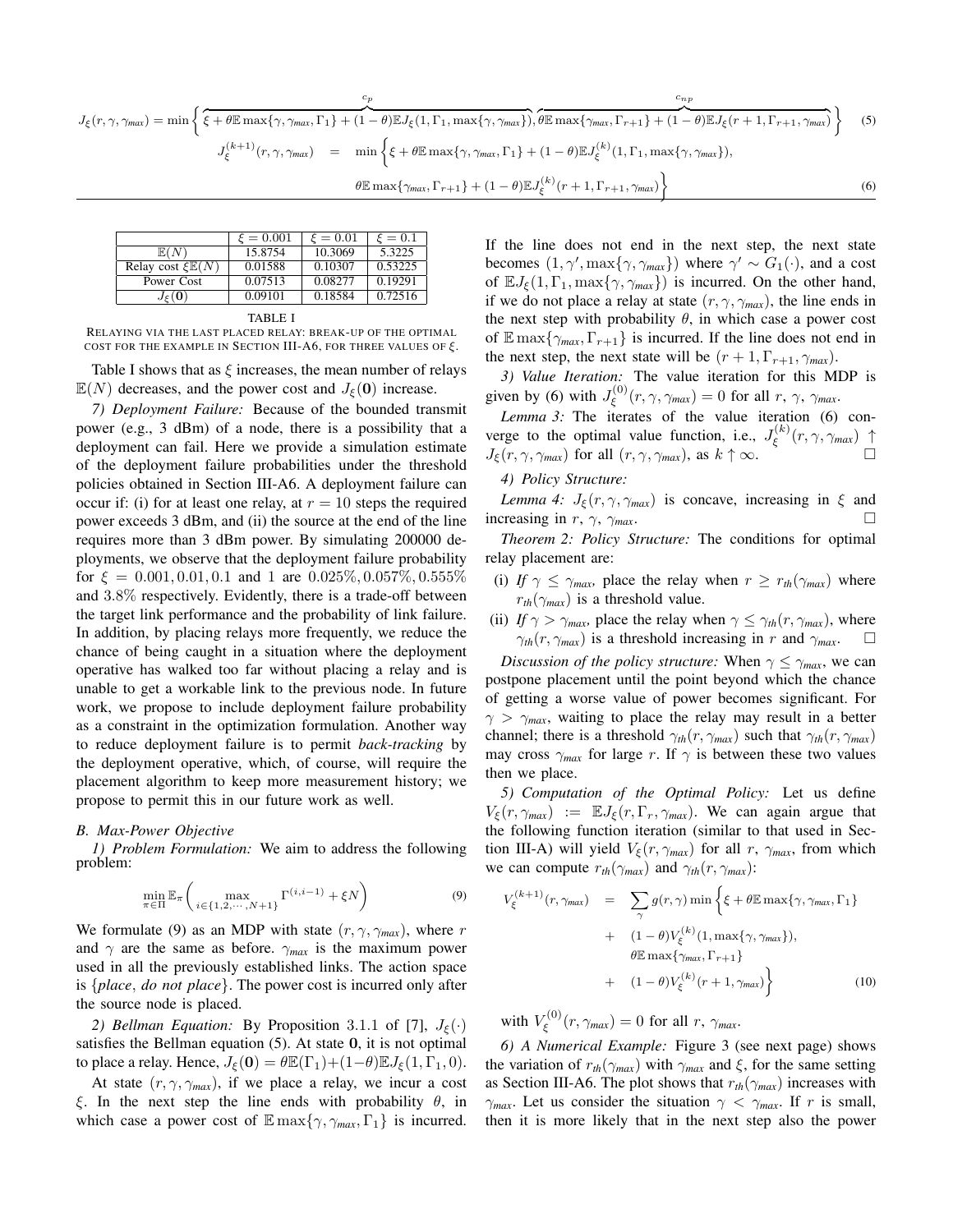

Fig. 3. Relaying only via last placed relay:  $r_{th}(\gamma_{max})$  vs.  $\gamma_{max}$ , for various relay costs, ξ, for the numerical example described in Section III-B6.



Fig. 4. Relaying only via last placed relay:  $\gamma_{th}(r, \gamma_{max})$  vs. r, for  $\gamma_{max}$  =  $-20$  dBm and various  $\xi$ , for the numerical example in Section III-B6.

required to establish a link to the last node will be below  $\gamma_{max}$ , and hence we don't need to place a relay. But if r is large, then it is more likely that the power will cross  $\gamma_{max}$  in the next step, and hence we will have a threshold  $r_{th}(\gamma_{max})$ beyond which we have to place the relay. As  $\gamma_{max}$  increases, the probability that the power required to establish a link to the last node exceeding  $\gamma_{max}$  decreases for each r, thereby increasing  $r_{th}(\gamma_{max})$ . Also,  $r_{th}(\gamma_{max})$  increases with  $\xi$  because if  $\xi$  increases, we will place relays less frequently.

Figure 4 shows the variation of  $\gamma_{th}(r, \gamma_{max})$  with r for  $\gamma_{max}$  = -20 dBm and two different values of ξ. For very small  $\xi$  (e.g.,  $\xi = 0.00001$ ),  $\gamma_{th}(r, \gamma_{max})$  can be more than  $\gamma_{max}$  for all r. For moderate values of  $\xi$  (e.g.,  $\xi = 0.01$ ) in Figure 3),  $\gamma_{th}(r, \gamma_{max})$  vs. r curve crosses  $\gamma_{max}$  at  $r =$  $r_{th}(\gamma_{max})$ . Also, we have seen numerically that for  $\xi$  very large,  $\gamma_{th}(r, \gamma_{max})$  is 0 mW for  $r \leq 9$  steps; for large  $\xi$  we will place a relay only when  $r = 10$  steps (20 meters).

Table II shows that as  $\xi$  increases, the mean number of relays decrease, and the power cost and  $J_{\xi}(0)$  increase. Note that, for any given deployment and any given relay cost  $\xi$ , the sum power is always greater than the max power in the network. Hence, for a given  $\xi$ , the optimal mean power cost and  $J_{\xi}(\mathbf{0})$  for the sum power objective will be greater than the corresponding values for the max-power objective, as seen in Table I and Table II.

The estimated probability of deployment failure obtained from simulation for  $\xi = 0.001, 0.01, 0.1$  and 1 are 0.01%, 0.145%, 0.73% and 5.39% respectively.

#### IV. RELAYING VIA ANY PREVIOUS NODE

In Section III, we considered the case where, after the deployment is over, only the links between adjacent nodes are permitted, i.e., only the links represented by the solid lines

|                                       | $\xi = 0.001$ | $\xi = 0.01$ | $\xi = 0.1$ |
|---------------------------------------|---------------|--------------|-------------|
| E(N)                                  | 18.1178       | 8.6875       | 4.6615      |
| Relay Cost $\mathcal{E}\mathbb{E}(N)$ | 0.01812       | 0.08688      | 0.46615     |
| Power Cost                            | 0.01524       | 0.04436      | 0.15079     |
| $J_{\varepsilon}(\mathbf{0})$         | 0.03336       | 0.13124      | 0.61693     |

TABLE II RELAYING VIA THE LAST PLACED RELAY: BREAK-UP OF THE OPTIMAL COST FOR THE EXAMPLE IN SECTION III-B6, FOR THREE VALUES OF  $\xi$ .



Fig. 5. Measurement-based sequential relay placement. When standing at the "current location," the deployment operative, having already deployed Relays 1, 2, 3, makes the power measurements  $\gamma^{(k)}$ , and knows the distances  $y_k$ .

in Figure 1 can be used. However, as discussed in Section II, while formulating the problem we need to take into account the fact that some relays might be skipped after deployment, i.e., some of the links represented by the dotted lines in Figure 1 can be used. This section is dedicated to such formulations.

### *A. Sum-Power Objective*

*1) Problem Definition:* Given a deployment of N relays, indexed  $1, 2, \dots, N$ , consider the directed acyclic graph on these relays along with the sink (Node 0) and the source (Node  $N + 1$ ), whose links are all directed edges from each node to every node with smaller index. Hence, if  $i$  and  $j$  are two nodes with  $i > j$ , there is only one link  $(i, j)$  between them. Consider all directed acyclic paths from the source to sink, on this graph. Let us denote by p any arbitrary directed acyclic path from the source to the sink, and by  $E(p)$  the set of (directed) links of the path p. We also define  $\mathcal{P}_n := \{ \mathbf{p} : (i, j) \in \mathbf{E}(\mathbf{p}) \implies$  $i > j$ ,  $|i - j| \leq n$  a subcollection of paths between the source and the sink on the directed acyclic graph, such that no path in  $P_n$  contains a link between two nodes whose indices differ by a number larger that  $n$ . We call  $n$  the "memory" of the class of policies we are considering.

Here we consider the following problem:

$$
\min_{\pi \in \Pi} \mathbb{E}_{\pi} \left( \min_{\mathbf{p} \in \mathcal{P}_n} \sum_{e \in \mathbf{E}(\mathbf{p})} \Gamma^{(e)} + \xi N \right)
$$
(13)

where  $\Gamma^{(e)}$  is the power used on the link e. We call  $\sum_{e \in \mathbf{E}(\mathbf{p})} \Gamma^{(e)}$  the "length" of the path p, and  $\min_{\mathbf{p} \in \mathcal{P}_n} \sum_{e \in \mathbf{E}(\mathbf{p})} \Gamma^{(e)}$  the length of the "shortest path" from the source to the sink (over the relays deployed by policy  $\pi$ in a given realization of the decision process).

*2) MDP Formulation:* Consider the evolution of the network as the relays are deployed. Suppose that at some point in the deployment process there are m preceding nodes, *including the sink*; see Figure 5 where  $m = 4$ . The transmit power required to establish a link from the current location to the k-th previous node is denoted by  $\gamma^{(k)}$ , and the distance of the current location from the k-th previous node is denoted by  $y_k$ . Let  $P_n^{(k)}$  denote the length of the "shortest path" from the k-th previous node to the sink. We define  $P_n^{(m)} := 0$  if  $m \le n$ , i.e.,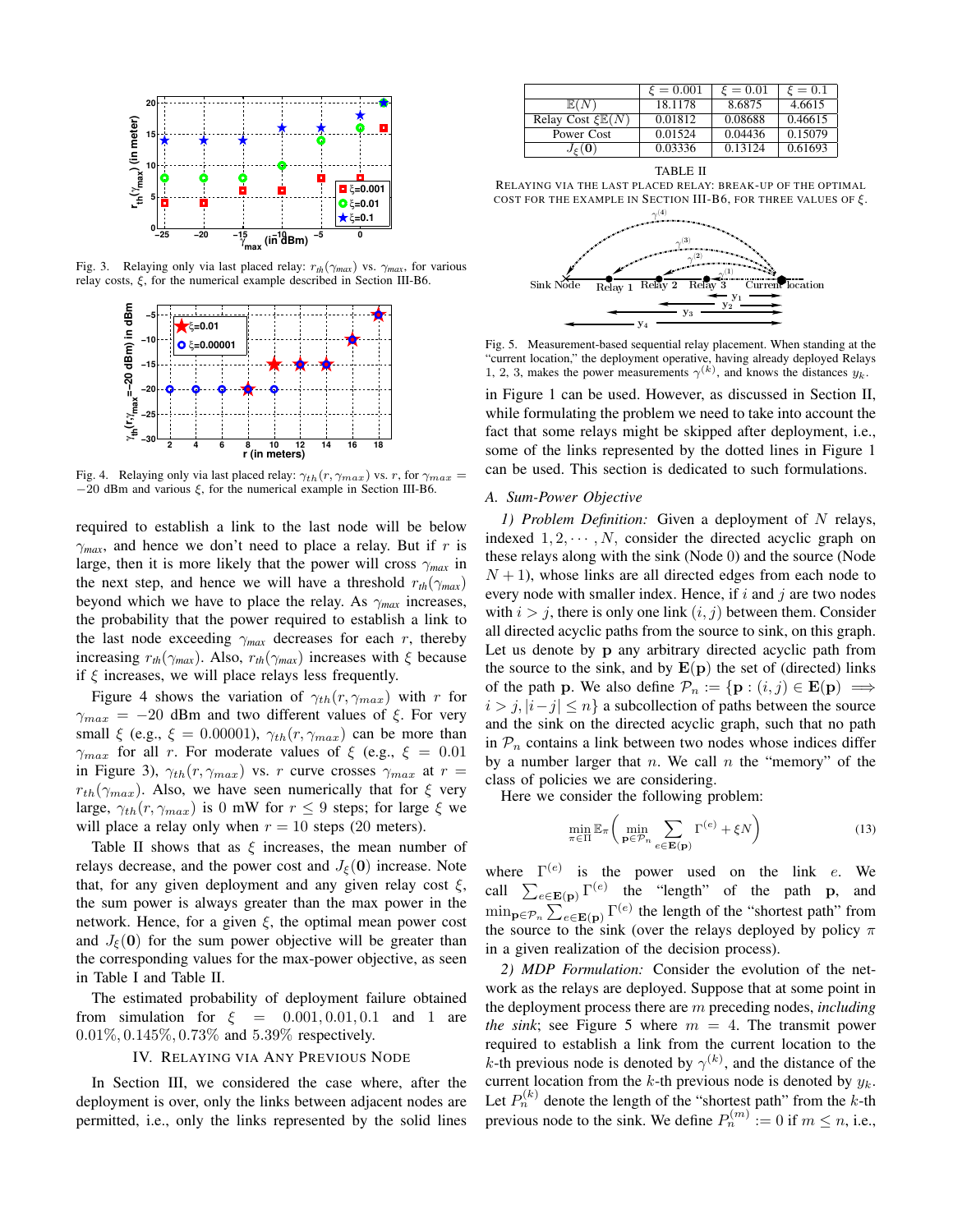$$
J_{\xi}\left(\{y_{k}\}_{k=1}^{n};\{P^{(k)}\}_{k=1}^{n};\{\gamma^{(k)}\}_{k=1}^{n}\right) = \min\left\{\xi+\theta\mathbb{E}\min\left\{ \min_{k\in\{1,2,\cdots,n-1\}}(\Gamma_{y_{k}+1}+P^{(k)}),\Gamma_{1}+\min_{k\in\{1,2,\cdots,n\}}(\gamma^{(k)}+P^{(k)})\right\} \right\}
$$
  
+ 
$$
(1-\theta)\mathbb{E}J_{\xi}\left(1,y_{1}+1,\cdots,y_{n-1}+1;_{k\in\{1,\cdots,n\}}(\gamma^{(k)}+P^{(k)}),P^{(1)},\cdots,P^{(n-1)};\Gamma_{1},\Gamma_{y_{1}+1},\cdots,\Gamma_{y_{n-1}+1}\right),
$$

$$
\theta\mathbb{E}\min_{k\in\{1,\cdots,n\}}\left(\Gamma_{y_{k}+1}+P^{(k)}\right)+(1-\theta)\mathbb{E}J_{\xi}\left(\{y_{k}+1\}_{k=1}^{n};\{P^{(k)}\}_{k=1}^{n};\{\Gamma_{y_{k}+1}\}_{k=1}^{n}\right)\right\}
$$

$$
J_{\xi}\left(\{y_{k}\}_{k=1}^{m};\{P^{(k)}\}_{k=1}^{m};\{\gamma^{(k)}\}_{k=1}^{m}\right) = \min\left\{\xi+\theta\mathbb{E}\min\left\{ \min_{k\in\{1,2,\cdots,m\}}(\Gamma_{y_{k}+1}+P^{(k)}),\Gamma_{1}+\min_{k\in\{1,2,\cdots,m\}}(\gamma^{(k)}+P^{(k)})\right\}
$$

$$
+ (1-\theta)\mathbb{E}J_{\xi}\left(1,y_{1}+1,\cdots,y_{m}+1;_{k\in\{1,\cdots,m\}}(\gamma^{(k)}+P^{(k)}),P^{(1)},\cdots,P^{(m)};\Gamma_{1},\Gamma_{y_{1}+1},\cdots,\Gamma_{y_{m}+1}\right),
$$

$$
\theta\mathbb{E}\min_{k\in\{1,\cdots,m\}}\left(\Gamma_{y_{k}+1}+P^{(k)}\right)+(1-\theta)\mathbb{E}J_{\xi}\left(\{y_{k}+1\}_{k=1}^{m};\{P^{(k)}\}_{k=1}^{m};\{\Gamma
$$



Fig. 6. Sequential deployment with  $n = 2$ . When standing at the "current location," the deployment operative, having already deployed Relays 1, 2, and 3, measures the powers  $\gamma^{(1)}$ ,  $\gamma^{(2)}$ , and knows the distances  $y_1$ ,  $y_2$  and the lengths  $P^{(1)}$ ,  $P^{(2)}$  of the shortest paths from relay 3 and relay 2 to the sink.

the length of the shortest path from the sink to itself is 0 (when  $m \leq n$ , the m-th previous node is the sink). For notational simplicity, we drop the subscript and denote  $P_n^{(k)}$  by  $P^{(k)}$ . The deployment operative decides whether to place a node at his current position based on (i) the powers  $\gamma^{(1)}, \gamma^{(2)}, \cdots, \gamma^{(n)}$ , (ii) the distances  $y_1, y_2, \dots, y_n$ , and (iii) the length of the shortest paths  $P^{(1)}, P^{(2)}, \cdots, P^{(n)}$ . If  $n = 2$ , at the "current location" shown in Figure 6, the decision will be based on the powers  $\gamma^{(1)}$ ,  $\gamma^{(2)}$ , the distances  $y_1$ ,  $y_2$ , and the shortest paths  $P^{(1)}$  and  $P^{(2)}$  at nodes 3 and 2 respectively. However, in case  $m < n$ , we do not have measurements for *n* previous nodes. Hence, let us define  $l_m := \min\{m, n\}$ . At each step, the deployment operative knows the distance  $\{y_k\}_{k=1}^{l_m}$ , the power  $\{\gamma^{(k)}\}_{k=1}^{l_m}$  and the lengths of the shortest paths  $\{P^{(k)}\}_{k=1}^{l_m}$ . He decides based on this information whether to place a relay at the current position or not. We formulate this problem as an MDP with state  $({y_k}_{k=1}^{l_m}; {P^{(k)}}_{k=1}^{l_m}; {(\gamma^{(k)}}_{k=1}^{l_m})$ , and the action space {*place*, *do not place*}. The state at the sink is denoted by 0. Since the set  $S$  of transmit power levels is countable,  $\{P^{(k)}\}_{k=1}^{l_m}$  also take values from a countable set. Hence, the state space is countable in our problem.

If the state is  $({y_k}_{k=1}^{l_m}; {P^{(k)}}_{k=1}^{l_m}; { {\gamma^{(k)}}}_{k=1}^{l_m})$  and a relay is placed, the relay cost  $\xi$  is incurred. The power cost is incurred only after the source is placed, and that cost will be the length of the shortest path in  $\mathcal{P}_n$  from the source to the sink. Let us define  $J_{\xi}(\{y_k\}_{k=1}^{l_m}; \{P^{(k)}\}_{k=1}^{l_m}; \{\gamma^{(k)}\}_{k=1}^{l_m})$  and  $J_{\xi}(\mathbf{0})$  to be the optimal expected cost-to-go starting from state  $({\{y_k\}}_{k=1}^{l_m}; {\{P^{(k)}\}}_{k=1}^{l_m}; {\{\gamma^{(k)}\}}_{k=1}^{l_m})$  and state 0 respectively.

*3) Bellman Equation:*  $J_{\xi}(\cdot)$  satisfies the Bellman equations (11) for  $m \geq n$  and (12) for  $m < n$ , for the optimal cost function. The first term in the  $\min\{\cdot, \cdot\}$  is the cost if we place a relay at the state  $({y_k}_{k=1}^{l_m}; {P^{(k)}}_{k=1}^{l_m}; {(\gamma^{(k)}}_{k=1}^{l_m})$ , and the second term is the cost if we do not place a relay.

Observe that it is never optimal to place a relay at state 0 because, in doing so, a cost  $\xi$  will unnecessarily be incurred.

When  $m \geq n$ , if we place a relay at the current location and if the line ends in the next step, the length of the shortest path from the source to the sink will be seen as a terminal cost, and is equal to  $\mathbb{E} \min \{ \min_{k \in \{1, \cdots, n-1\}} (\Gamma_{y_k+1} + P^{(k)}), \Gamma_1 + \cdots \}$  $\min_{k \in \{1, \dots, n\}} (\gamma^{(k)} + P^{(k)})\}.$  Note that in this case the shortest path from the source to the sink can pass via the relay placed at the "current location", or via one of the  $(n - 1)$  previous relays. For example, in the scenario shown in Figure 6 (with  $n = 2$ , if we place a relay at the "current location" and the line ends at the next step, then the neighbouring node of the source along the shortest path can be the relay placed at the "current location" or relay 3 (source is not allowed to transmit directly to relay 2 because  $n = 2$ ). Keeping this in mind,  $\Gamma_{y_k+1}$  +  $P^{(k)}$  is the sum of two costs: the (random) power  $\Gamma_{u_k+1}^{m+1}$  from the source to the  $(k+1)$ -st previous node w.r.t the source (after placing the relay at the current location, the current k-th previous node will become the  $(k+1)$ -st previous node in the next step, where the source will be placed) and the length of the shortest path  $P^{(k)}$  from that node to the sink.  $\Gamma_1 + \min_{k \in \{1, \dots, n\}} (\gamma^{(k)} + P^{(k)})$  is the sum of the random power  $\Gamma_1$  required to establish a link from the source to the relay deployed at the current location, and the length of the shortest path from this relay to the sink.

When  $m \geq n$ , if we place a relay and the line does not end in the next step, the terms  $y_n$ ,  $P^{(n)}$  and  $\gamma^{(n)}$  disappear from the state (because a new relay has been placed, which must be taken into account in the state) and the distance 1 of the next location from the newly placed relay at the current location is absorbed into the state. Other distances in the state increase by 1 each. The length of the shortest path from the newly placed relay to the sink, i.e.,  $\min_{k \in \{1, \dots, n\}} (\gamma^{(k)} + P^{(k)})$ enters the state, and the power required at the next location to connect to the  $n$  previous relays (w.r.t the next location) are independently sampled again. Hence, the new state becomes:

$$
(1, y_1 + 1, \cdots, y_{n-1} + 1; \min_{k \in \{1, \cdots, n\}} (\gamma^{(k)} + P^{(k)}),
$$
  

$$
P^{(1)}, \cdots, P^{(n-1)}; \Gamma_1, \Gamma_{y_1+1}, \cdots, \Gamma_{y_{n-1}+1})
$$

Similarly, if  $m > n$  and we do not place a relay at the current location, in the next step the line may end with probability  $\theta$  and may not end with probability  $(1 - \theta)$ . If the line ends, a cost of the shortest path  $\mathbb{E} \min_{k \in \{1, \dots, n\}} (\Gamma_{y_k + 1} + P^{(k)})$